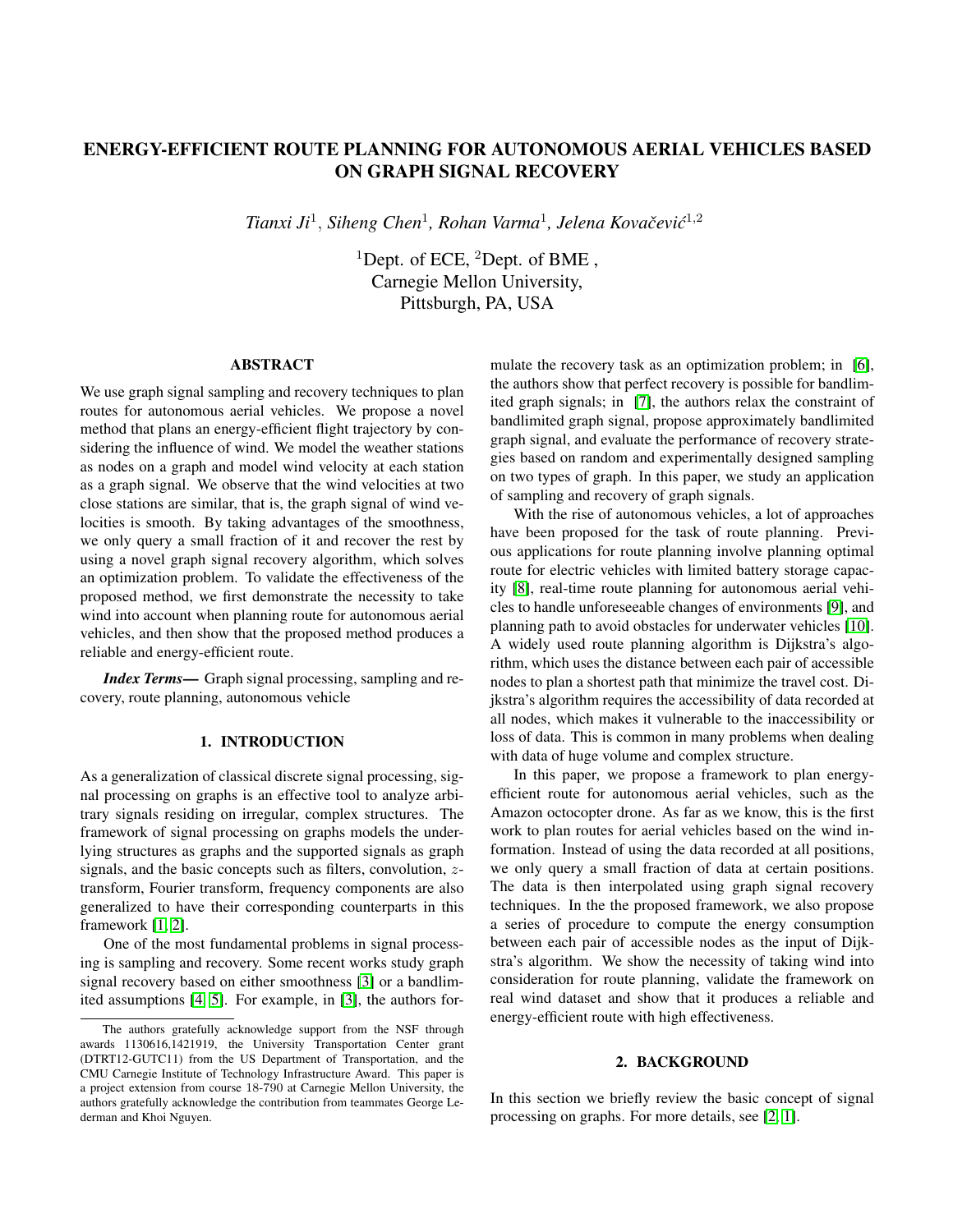Signal processing on graphs studies signals with complex, irregular structure represented by a graph  $G = (\mathcal{V}, A)$ , where  $\mathcal{V} = \{v_0, \dots, v_{N-1}\}\$ is the set of nodes and  $A \in \mathbb{R}^{N \times N}$  is a weighted adjacency matrix. It represents the connections of the graph G. In this paper, we restrict ourselves to undirected graphs and consequently symmetric graph shifts.

Graph Signal. A *graph signal* is defined as the map on the graph nodes that assigns the signal coefficient  $x_n \in \mathbb{R}$  to the node  $v_n$ . Once the node order is fixed, the graph signal can be written as a vector

$$
\mathbf{x} = [x_0, x_1, \dots, x_{N-1}]^T \in \mathbb{R}^N.
$$

Graph Fourier Transform. In general, a Fourier transform corresponds to the expansion of a signal using basis functions that are invariant to filtering; the basis here is the eigenbasis of a graph representation matrix B. A graph representation matrix can be either the weighted adjacency matrix, or other versions normalized by degrees. Some common normalized versions include  $D - A$ ,  $D^{-\frac{1}{2}}$  A  $D^{-\frac{1}{2}}$  and A  $D^{-1}$ , where D is a degree matrix with  $D_{i,i} = \sum_j A_{i,j}$ . The spectral decomposition of B is [\[11\]](#page-6-10)

$$
B\ =\ V\,\Lambda\,V^{-1},
$$

where the eigenvectors of B form the graph Fourier basis V (the norm of each column is normalized to one), the graph Fourier transform matrix  $U = V^{-1}$ , and  $\Lambda \in \mathbb{R}^{N \times N}$  is the diagonal matrix of corresponding eigenvalues  $\lambda_0, \ldots, \lambda_{N-1}$  of B. These eigenvalues represent frequencies on the graph [\[12\]](#page-6-11). The *graph Fourier transform* of  $\mathbf{x} \in \mathbb{R}^N$  is  $\hat{\mathbf{x}} = U \mathbf{x}$ . The *in-*<br>*Name a rank Fourier transform* is  $\mathbf{x} = V \hat{\mathbf{x}}$ . The vector  $\hat{\mathbf{x}}$ *verse graph Fourier transform* is  $x = V \hat{x}$ . The vector  $\hat{x}$ represents the signal's expansion in the eigenvector basis and describes the frequency content of the graph signal x. Various graph representation matrices lead to different graph Fourier bases, which model different types of graph signals. The choice depends on specific applications.

# 3. PROPOSED FRAMEWORK FOR ENERGY-EFFICIENT ROUTE PLANNING

Previous methods for energy-efficient route planning are vulnerable to the inaccessibility or loss of data on which they dependent. To alleviate this, we propose a framework that only queries a small part of the entire dataset, and recovers the rest with a novel graph signal recovery algorithm.

#### 3.1. Proposed Framework

We consider a graph representing the network of road. The intersections are represented as nodes on the graph, where edge exists between adjacent nodes if the corresponding intersections are connected by a road. We assume there is a wind monitor station at each intersection that records wind velocity, since each station measures the local wind velocity, the wind velocities of all the stations form a graph signal.

<span id="page-1-0"></span>

Fig. 1: A snapshot of wind velocities at 2642 intersections of Minnesota road network. The green edges show the outline of the road network, and the blue arrow denotes the wind velocity residing on each intersection.

Figure [1](#page-1-0) shows a snapshot of wind velocities we used in experiment. We see that the wind velocities at two close stations are similar, that is, the graph signal of wind velocities is smooth. By taking advantages of the smoothness, we use graph sampling techniques to query wind velocities at a small fraction of positions, instead of using the wind velocities recorded at all the positions. The other wind velocities are then interpolated using graph signal recovery techniques. We then use the recovered wind velocities to plan a route. Since we only query the wind velocities from a few positions, our proposed method is efficient.

The proposed method is shown in Figure [2.](#page-2-0) In the sampling block, we consider three sampling strategies to query the wind velocities at certain positions; in the recovery block, we recover the wind velocities at the rest of the positions by using the proposed recovery algorithm; and in the wind velocity based route planning block, we perform the Dijkstra's algorithm on the recovered wind velocities to plan an energyefficient route.

#### <span id="page-1-1"></span>3.2. Signal Sampling and Recovery on Graph

We query the wind velocities from  $M$  stations (or intersections), that is, we sample  $M$  coefficients from a graph signal  $\mathbf{x} \in \mathbb{R}^N$  to produce a sampled graph signal  $\mathbf{x}_\mathcal{M} \in \mathbb{R}^M$  ( $M <$ N), where  $M = (\mathcal{M}_0, \cdots, \mathcal{M}_{M-1})$  denotes the sequence of *sampled* weather stations, and  $\mathcal{M}_i \in \{0, 1, \dots, N - 1\}.$ We then recover the wind velocities for the rest stations, that is, we recover  $\mathbf{x}_{\mathcal{M}}$  to get  $\mathbf{x}' \in \mathbb{R}^N$ . The sampling operator  $\Psi \in \mathbb{R}^{M \times N}$  is a linear mapping from  $\mathbb{R}^N$  to  $\mathbb{R}^M$ , defined as

$$
\Psi_{i,j} = \begin{cases} 1, & j = \mathcal{M}_i; \\ 0, & \text{otherwise,} \end{cases}
$$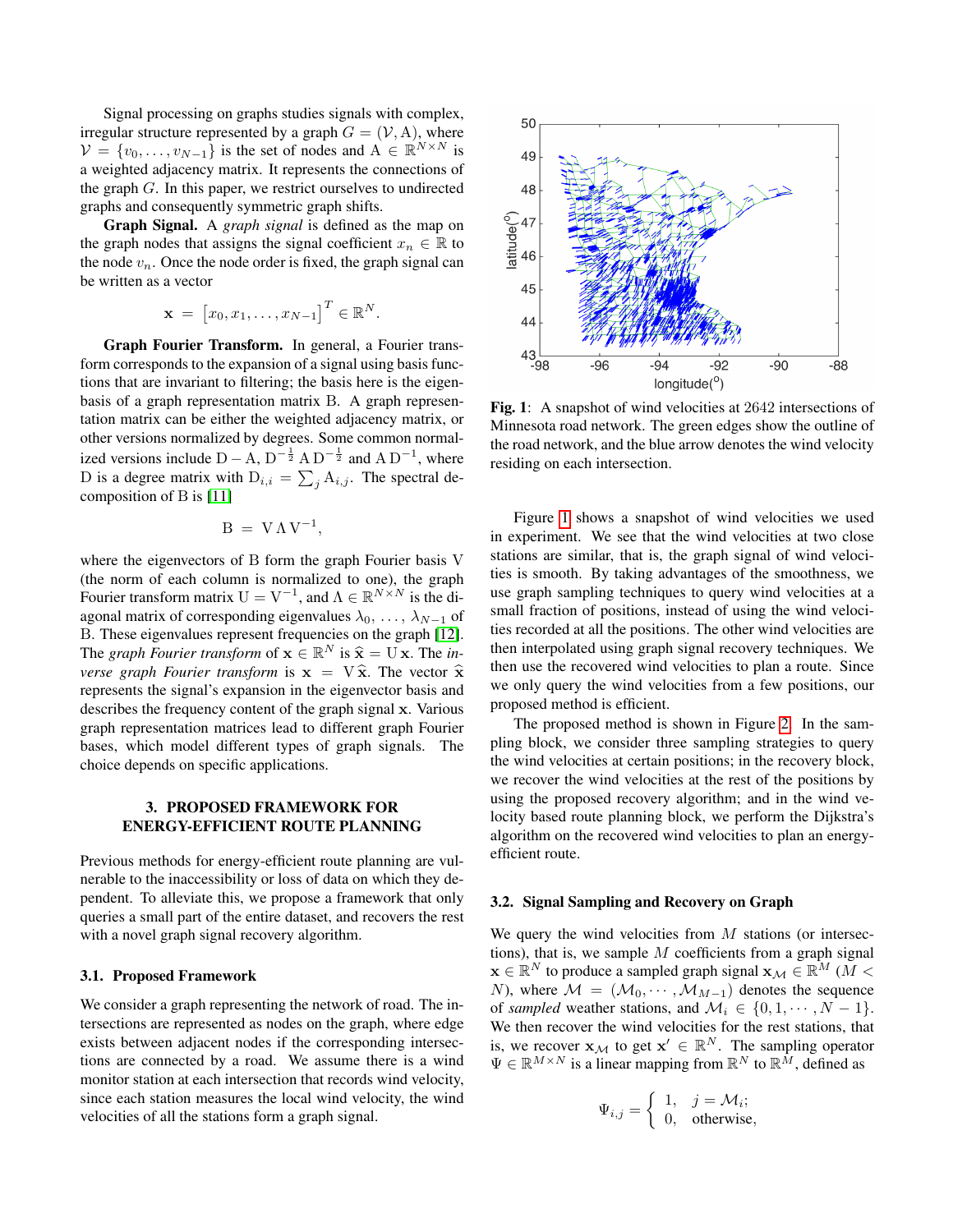<span id="page-2-0"></span>

Fig. 2: Diagram for the proposed framework.

and the recovery operator  $\Phi \in \mathbb{R}^{N \times M}$  is a mapping from  $\mathbb{R}^M$ to  $\mathbb{R}^N$ .  $y = \Psi x + e \in \mathbb{R}^M$  are the sampled wind velocities, where e is noise, and  $\mathbf{x}' = \Phi \mathbf{y} \in \mathbb{R}^N$  recovers x either exactly or approximately.

In this paper, we consider two sampling strategies: random sampling means that sample indices are chosen from the node set independently and randomly; experimentally design sampling means that sample indices can be chosen beforehand. For experimentally design sampling, we also consider two approaches, including a stochastic one and a deterministic one. The main idea of the design is to take advantages of the smoothness of a graph signal. When two weather stations are close to each other, we expect the corresponding wind velocities to be similar, and hence the graph signal of wind velocities is smooth. Further, we assume that the smooth graph signals are bandlimited, that is, we approximate a graph signal by the first  $K \ll N$  graph Fourier basis vectors [\[6\]](#page-6-5).

For the stochastic approach, we choose a node according to some sampling distribution  $\{\pi_i\}_{i=1}^N$ , that is, the *i*th node has its own probability  $\pi_i$  to be chosen depending on the graph structure. As suggested by [\[7\]](#page-6-6), we consider the sampling distribution be the square root of leverage scores, defined as  $\pi_i =$  $\|\mathbf{u}_i\|_2 / \sum_{j=0}^{N-1} \|\mathbf{u}_j\|_2$ , where  $\mathbf{u}_i$  is the *i*th column of the first K rows of graph Fourier transform matrix,  $U_{(K)}$ . This sampling distribution with a simple recovery technique provides an unbiased estimator of the first  $K$  frequency components of a graph signal and optimizes the recovery error [\[7\]](#page-6-6). We call this approach experimentally designed sampling based on the sampling distribution. For the deterministic approach, we consider an optimal sampling operator from sampling theory of graph signals, which optimizes the minmax recovery error and is implemented in a greedy manner [\[6\]](#page-6-5). We call this approach experimentally designed sampling based on the optimal sampling operator. The advantages of the sampling distribution approach are that it is computationally cheap and works for a larger class of graph signals; the advantages of the optimal sampling operator approach are that its sample set is designed only once and it usually has a better empirical performance especially when the sample size is small.

We then recover the wind velocities at the rest of the posi-

tions by using the least square:

<span id="page-2-1"></span>
$$
\mathbf{x}' = \Phi \mathbf{y} = \mathbf{V}_{(K)} \hat{\mathbf{x}}_{(K)}^*
$$
\n
$$
= \mathbf{V}_{(K)} \arg \min_{\hat{\mathbf{x}}_{(K)} \in \mathbb{R}^K} \| \mathbf{D} \Psi \mathbf{V}_{(K)} \hat{\mathbf{x}}_{(K)} - \mathbf{D} \mathbf{y} \|_2^2
$$
\n
$$
= \mathbf{V}_{(K)} (\mathbf{D} \Psi \mathbf{V}_{(K)})^\dagger \mathbf{D} \mathbf{y}, \tag{1}
$$

where  $D \in \mathbb{R}^{M \times M}$  is a diagonal weight matrix,  $V_{(K)} \in$  $\mathbb{R}^{N \times K}$  denotes the first K columns of V, and  $\hat{\mathbf{x}}_{(K)}$  is the es-<br>timeted bondlimited signal with bandwidth K. For random timated bandlimited signal with bandwidth K. For random sampling and experimentally designed sampling based on the sampling distribution,  $D_{i,i} = 1/\sqrt{|\mathcal{M}|\pi_j}$  when  $\Psi_{i,j} = 1$ ; for experimentally designed sampling based on the optimal sampling operator,  $D_{i,i} = 1$ . The weight matrix D is introduced to compensate for the non uniformity of sampling. When it is an identity matrix, [\(1\)](#page-2-1) is exactly the recovery operator proposed in [\[6\]](#page-6-5). Note that [\(1\)](#page-2-1) assumes that the graph signal is a bandlimited signal and only recovers the low frequency content. This bandlimited assumption is not completely accurate in general, however, our goal is to plan a route, instead of exactly recovering the graph signal. In the experiments, we generate accurate routes based on this bandlimited approximation.

#### 3.3. Wind Velocity based Route Planning

To use the Dijkstra's algorithm, we propose a series of procedures to compute the energy consumption. First, we assume that the vehicle only flies along the road between the intersections. Since a 200 ft slab of air, located between  $200 \, ft$  and  $400 \, \text{ft}$  from the ground was proposed by Amazon aeronautics experts to be a high speed transit airspace<sup>[1](#page-2-2)</sup>, which is beneath the height of many skyscrapers in urban area, thus, to diminish the influence of drone to civilian life and to make easy recycle after accidental falling, the assumption is reasonable.

Based on this assumption, the flying route of the drone is modeled as a trajectory consisting of different segments that connect the nodes as it passes by. We further assume the drone flies along each segment at a constant velocity  $v_0$ . To maintain that velocity, its engine should provide speed less than  $v_0$ when it flies following the wind, and greater than  $v_0$  to compensate when it has to fly through a head-wind area. Since the wind differs at each interval, the drone will adjust its speed

<span id="page-2-2"></span><sup>&</sup>lt;sup>1</sup>Refer to Amazon's letter to the U.S. Federal Aviation Administration on July 9, 2014, via [http://z-ecx.images-amazon.com/images/G/](http://z-ecx.images-amazon.com/images/G/01/rowland/AmazonPetitionforExemption_July92014.pdf) [01/rowland/AmazonPetitionforExemption\\_July92014.pdf](http://z-ecx.images-amazon.com/images/G/01/rowland/AmazonPetitionforExemption_July92014.pdf)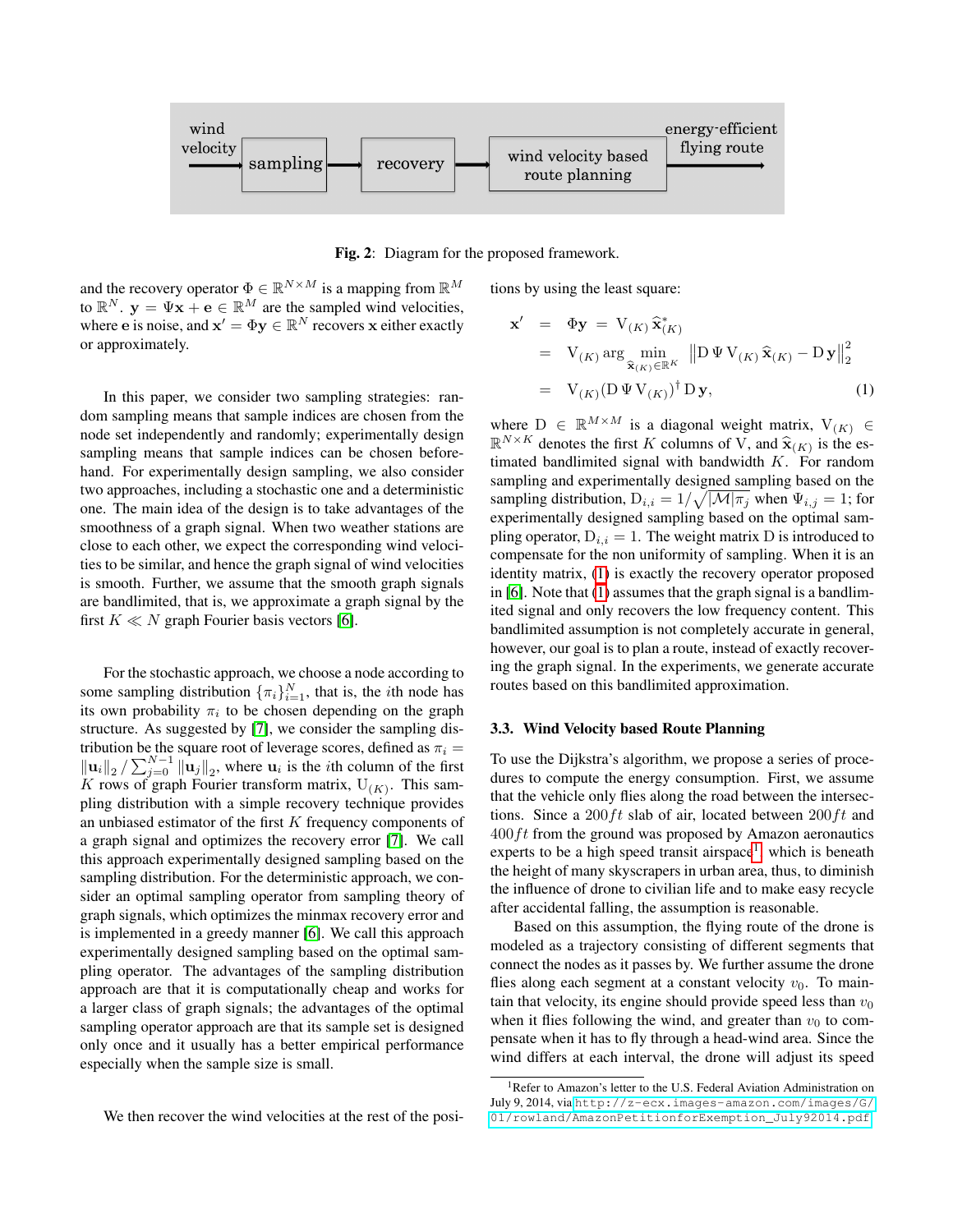<span id="page-3-0"></span>

Fig. 3: Illustration of an interval A, B with wind velocity  $v_A$ and  $v_B$ .

to adapt to the wind. For simplicity, we consider the energy consumption as the power to provide adaptive speed during each interval to maintain the constant velocity. As the drone flies from the departure node to the destination node, for all pairs of accessible nodes, we compute its energy consumption at each interval as the input for the Dijkstra's algorithm.

Consider a scenario where the drone departs from node M to node  $N$ , one possible interval of the trip is the segment between node  $A$  and  $B$ , as in Figure [3.](#page-3-0) To satisfy the assumption that the vehicle flies along the segment at a constant velocity  $v<sub>0</sub>$ , the resultant velocity that the engine should provide during interval  $A, B$  denoting as  $v_{A,B}$  is obtained as following:

$$
v_{A,B_{\parallel}} = v_0 - (v_{A_{\parallel}} + v_{B_{\parallel}}),
$$
  
\n
$$
v_{A,B_{\perp}} = -(v_{A_{\perp}} + v_{B_{\perp}}),
$$
  
\n
$$
v_{A,B} = \sqrt{v_{A,B_{\parallel}}^2 + v_{A,B_{\perp}}^2},
$$

where  $v_{A_{\parallel}}$  and  $v_{A_{\perp}}$  are the tangential and normal velocity at node A,  $v_{A,B_{\parallel}}$  and  $v_{A,B_{\perp}}$  are the tangential and normal component of  $v_{A,B}$ .

Then the *interval energy consumption* from node A to B, denoted as  $E_{A,B}$  is obtained as:

$$
E_{A,B} = C \frac{|d_{A,B}|}{v_0} |v_{A,B}|,
$$

where  $C$  is a scalar that parameterizes the energy consumption for the engine to provide an unit amount velocity at that certain interval. Mathematically,  $E_{A,B}$  is determined by the adaptive speed  $v_{A,B}$  during the interval  $A, B$  and the flying time to cover that distance with the constant flying velocity  $v_0$ .

Given the energy consumption at each accessible interval, the energy-efficient route from  $M$  to  $N$  is obtained as:

<span id="page-3-1"></span>
$$
\{M, L^*, \cdots, K^*, N\} = \arg \min_{L, \cdots, K} E_{M,L} + \cdots + E_{K,N}.
$$
 (2)

Equation [\(2\)](#page-3-1) is solved by the Dijkstra's algorithm and the overall energy consumption for the trajectory is the sum of all the *interval energy consumption* obtained from [\(2\)](#page-3-1).

## 4. EXPERIMENTS

In this section, we validate the proposed framework on a real wind velocity dataset.

We collect a dataset recording the wind velocities at 2642 intersections of the Minnesota road. In this paper, we present the data on January 1st, [2](#page-3-2)015<sup>2</sup>. Figure [1](#page-1-0) shows a snapshot of the wind distribution on the entire Minnesota road. We model the Minnesota road network as a graph whose vertices represent intersections and edges represent the roads [\[2\]](#page-6-1). We use the metric as shown in [\[1\]](#page-6-0) to assign weight to each edge:

$$
A_{n,m} = \frac{e^{-d_{nm}^2}}{\sqrt{\sum_{k \in \mathcal{N}_n} e^{-d_{nk}^2} \sum_{l \in \mathcal{N}_m} e^{-d_{ml}^2}}},
$$

where  $A_{n,m}$  is the weight for an edge between the *n*th node and the mth node,  $d_{nm}$  is the distance between the nth and the mth intersection, and  $\mathcal{N}_n$  is the set of neighborhood of the nth intersection. We report a series of experiments to answer the following question:

- Q1. Necessity: Should we consider wind when planning the flying route? Here we consider two factors:
	- a. Various wind velocities;
	- b. Various flying distances.
- Q2. Effectiveness: When wind do influence route planning of the drone, can we query the wind velocities at a small fraction of positions and still plan a route that is comparable with the route planned based on full knowledge of the wind velocities?

# <span id="page-3-4"></span>4.1. Q1 - Necessity

To elaborate the experiment results, we first show the list of key notations used in the experiments in Table [1.](#page-4-0) Note that the route planned based on the full knowledge of wind data, denoted as  $R_{\text{truth}}$ , is the optimal route in the spirit of minimizing energy consumption, which is regarded as the ground truth, and the route planned without wind, denoted as  $R_{\text{dist}}$ , is the baseline during experiments. The constant velocity for the Amazon octocopter drone is chosen to be 100km/h in the  $experiments<sup>3</sup>$  $experiments<sup>3</sup>$  $experiments<sup>3</sup>$ .

a. Wind Velocities. To study the influence of different wind velocities on flying route planning, we define the concept of Percentage of Disagreement to be the percentage of occurrence where  $R_{\text{dist}}$  and  $R_{\text{truth}}$  does not agree among a certain number of trials. Mathematically, it follows:

Percentage of Disagreement = 
$$
\frac{\#\{R_{\text{dist}} \neq R_{\text{truth}}\}}{\#\text{trials}}.
$$

We compare the energy consumption between  $R_{\text{dist}}$  and  $R_{\text{truth}}$  among randomly picked pair of start location and destination with varying wind velocity. For each certain wind

<span id="page-3-2"></span><sup>2</sup>Data is collected from "Powered by Forecast", via [http://](http://forecast.io) [forecast.io](http://forecast.io) and is available on [http://jelena.ece.cmu.edu/](http://jelena.ece.cmu.edu/research/graphs/index.html) [research/graphs/index.html](http://jelena.ece.cmu.edu/research/graphs/index.html).

<span id="page-3-3"></span><sup>3</sup>About 60 knots, a common velocity of an operating drone for commercial purpose, see, for example [http://www.theguardian.com/](http://www.theguardian.com/technology/2015/jul/28/amazon-autonomous-drones-only-airspace-package-delivery) [technology/2015/jul/28/amazon-autonomous-drones](http://www.theguardian.com/technology/2015/jul/28/amazon-autonomous-drones-only-airspace-package-delivery)[only-airspace-package-delivery](http://www.theguardian.com/technology/2015/jul/28/amazon-autonomous-drones-only-airspace-package-delivery)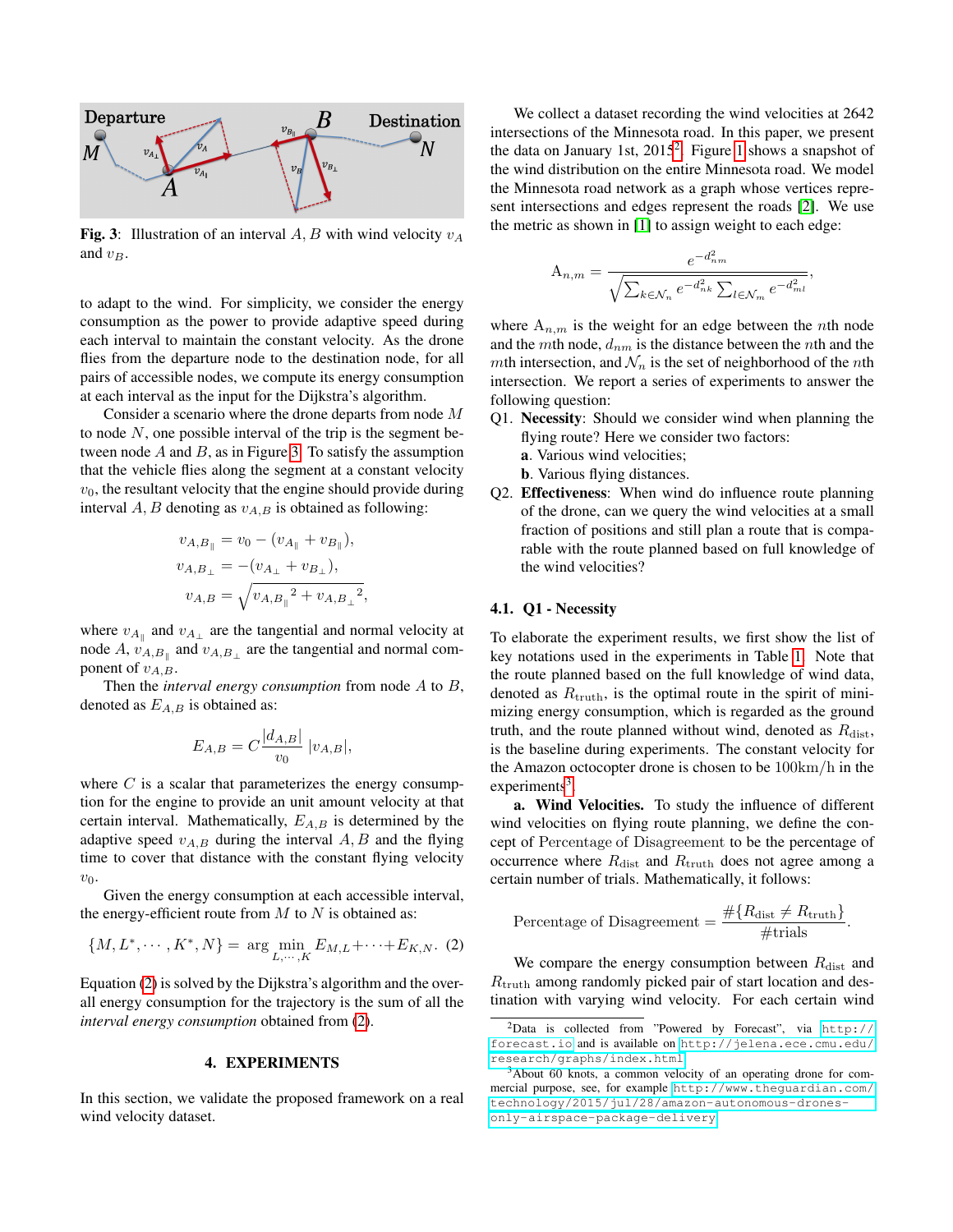<span id="page-4-0"></span>

| Symbol             | Description                               |
|--------------------|-------------------------------------------|
| $\Psi_{\rm rnd}$   | sample randomly                           |
| $\Psi_{\rm stoc}$  | experimentally design sampling            |
|                    | based on sampling distribution            |
| $\Psi_{\rm opt}$   | experimentally design sampling            |
|                    | based on optimal sampling operator        |
| $R_{\rm dist}$     | route planned without wind                |
| $R_{\rm truth}$    | route planned with full knowledge of wind |
| $R_{\rm rnd}$      | route planned based on $\Psi_{\rm rnd}$   |
| $R_{\rm stoc}$     | route planned based on $\Psi_{\rm stoc}$  |
| $R_{\mathrm{opt}}$ | route planned based on $\Psi_{\rm opt}$   |

Table 1: Key notations used in experiments.

<span id="page-4-1"></span>

Fig. 4: Wind influences flying route planning, especially when wind velocity is high. In (a),  $R_{\text{dist}}$  (black dotted line) compared with  $R_{\text{truth}}$  (blue dotted line). This particular comparison is chosen to have more energy consumption with increasing wind velocity, and  $R_{\text{truth}}$  consumes less energy under any wind velocity; in (b) with increasing wind velocity, the route planned based with and without wind wind will disagree more.

velocity, the comparison is averaged over 50 chosen pairs. We also record the Percentage of Disagreement with various wind velocities.

Figure [4\(](#page-4-1)a) shows the logarithmic energy consumption of  $R_{\text{dist}}$  (black dotted line) and  $R_{\text{truth}}$  (blue dotted line) in y axis versus different wind velocities in  $x$  axis. We scale the wind velocity to fit in the range from light air (close to 5km/h) to fresh breeze (close to 35km/h) that a flying drone may encounter. Although the energy consumption for  $R_{\text{dist}}$  and  $R_{\text{truth}}$  are close in Figure [4\(](#page-4-1)a), the energy based on  $R_{\text{truth}}$ always consumes less. Figure [4\(](#page-4-1)b) shows that when the wind velocity is above gentle breeze (about  $15 \text{km/h}$ ),  $R_{\text{truth}}$  differs with  $R_{\text{dist}}$  with high probability, which means we should take wind into account for most wind velocities.

b. Flying Distance. We fix the wind velocity to be moderate breeze (about 25km/h), and vary the average distance between the start position and the destination from 200km to 600km to study the influence of wind across large area. For each average distance, we randomly pick several pairs of posi-

<span id="page-4-2"></span>

Fig. 5: Logarithmic of energy consumption difference between  $R_{\text{truth}}$  and  $R_{\text{dist}}$  versus increasing average distance. The performance is averaged over 20 trials. Wind influences flying route planning, especially when flying distance is long.

tions and compute the average difference of energy consumption between  $R_{\text{dist}}$  and  $R_{\text{truth}}$ , Figure [5](#page-4-2) shows that the logarithmic energy consumption difference increases as the average distance increases. It means that the longer distance between two positions, the more significant influence wind will impose on energy consumption. We should take wind into consideration for a long distance route. In summary, wind velocity influences the flying route planning, especially when the wind velocity is fast and the flying distance is long.

#### 4.2. Q2 - Effectiveness

The two scenarios demonstrated in Section [4.1](#page-3-4) indicate that it is necessary to consider wind for drone route planning. Since the task of the proposed framework is to plan a energy-efficient route, not to recover the wind velocity with high reliability, then we only need to query a very small fraction of the entire wind data such that it is sufficient to generate reliable energyefficient route.

Experimental Setup. As shown in Figure [2,](#page-2-0) we first sample the wind using the three sampling strategies stated in Section [3.2,](#page-1-1) and then recover the data via solving an optimization problem in [\(1\)](#page-2-1). After computing the energy consumption at each pair of accessible nodes from  $\Psi_{\rm rnd}$ ,  $\Psi_{\rm stoc}$  and  $\Psi_{\rm opt}$ , we use the Dijkstra's algorithm to plan the corresponding  $R_{\text{rnd}}$ ,  $R_{\rm stoc}$  and  $R_{\rm opt}$ .

Results. Prior to the demonstration of planned routes, we show how the energy consumption of the planned routes for a certain pair of start position and destination (from St. Vincent to Owatonna in this case) change versus increasing sample size in Figure [6.](#page-5-0) For each sampling strategies, the wind velocity is recovered only based on the first 20 frequency components,  $\hat{\mathbf{x}}_{(20)}$ . We observe that with just 20 queries for  $\Psi_{\text{opt}}$ ,  $R_{\text{opt}}$ outperforms  $R_{\text{dist}}$  in terms of energy consumption and is very close to  $R_{\text{truth}}$ , and with slightly more queries, about 40 sam-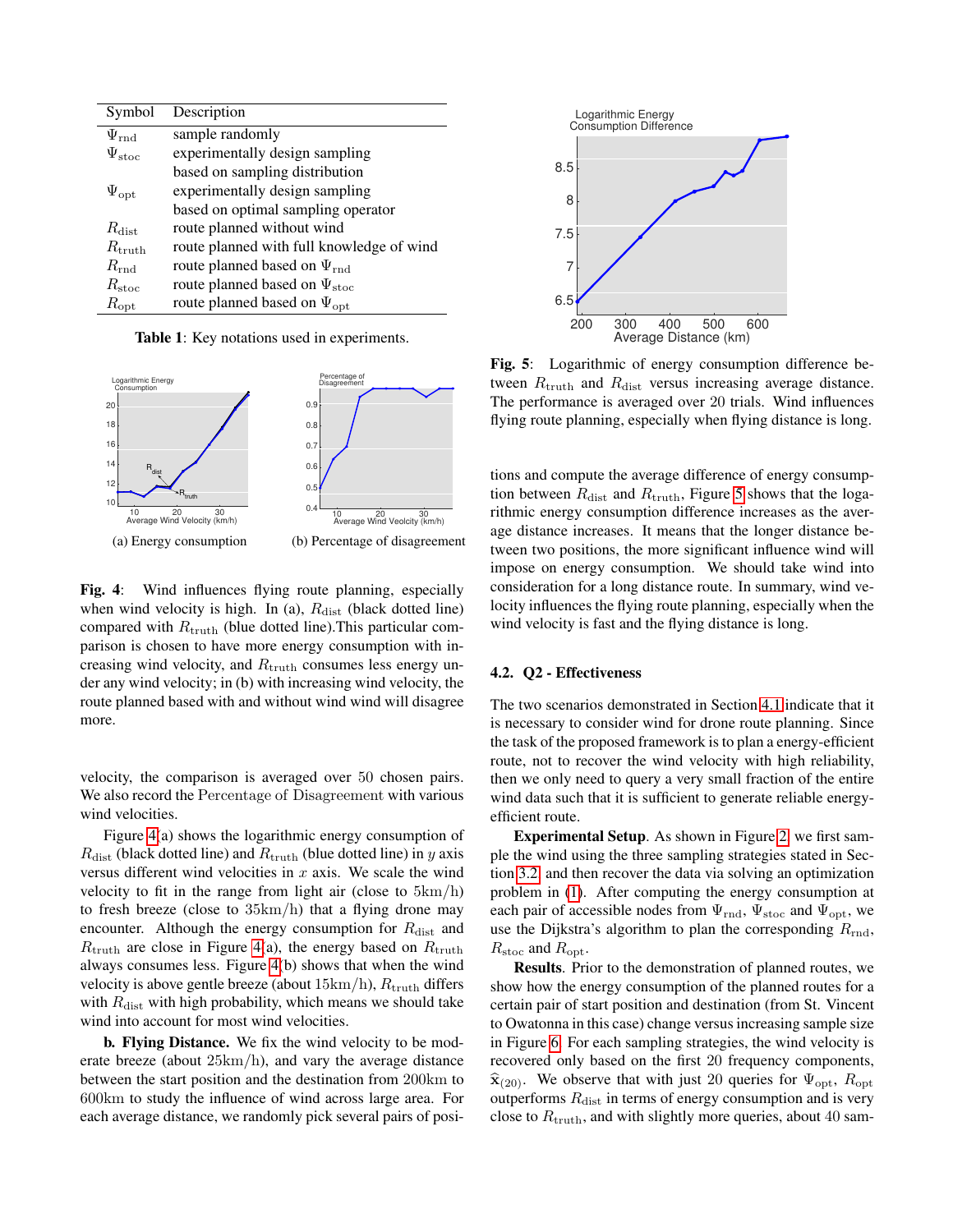<span id="page-5-0"></span>

Fig. 6: Energy consumption of  $R_{\text{rnd}}$ ,  $R_{\text{stoc}}$  and  $R_{\text{opt}}$  versus increasing sampling size. The performance of  $R_{\rm rnd}$  and  $R_{\rm stoc}$  is averaged over 100 trials. With only 40 samples  $R_{\rm dist}$ and  $R_{\rm stoc}$  produce route having less energy consumption then  $R_{\text{dist}}$ , and  $R_{\text{opt}}$  performs the best, since it produces the same route with the ground truth with more than 40 samples.

ples,  $R_{\text{rnd}}$  and  $R_{\text{stoc}}$  beat  $R_{\text{dist}}$  and  $R_{\text{opt}}$  performs exactly the same with  $R_{\text{truth}}$ .

As shown in Figure [6,](#page-5-0)  $R_{\text{stoc}}$  converges to  $R_{\text{truth}}$  faster than  $R_{dist}$ , we compare the performance of  $\Psi_{rnd}$  and  $\Psi_{stoc}$ in Figure [7.](#page-5-1) Since the query set for  $\Psi_{\rm rnd}$  and  $\Psi_{\rm stoc}$  is nondeterministic, the performance is evaluated as the frequently of the algorithm to recover the wind velocity with the energy of recovery error less than 0.3, which is defined as

$$
\text{Success Rate} = \frac{1}{M} \sum_{i=1}^{M} \text{I}\left(\frac{\|v_{\text{recovery}} - v_{\text{original}}\|_2^2}{\|v_{\text{original}}\|_2^2} \le 0.3\right),
$$

where  $i$  denotes the incidence, and  $M$  is the total number of trials. For each sampling size, we perform  $M$  trials, and count the number of trials where the energy of recovery error is less than 30% of the energy of the original speed.

The success rate is computed based on 1000 trials for  $\Psi_{\rm rnd}$ and  $\Psi_{\text{stoc}}$ . We can see that for the Minnesota road graph,  $\Psi_{\rm stoc}$  outperforms  $\Psi_{\rm rnd}$  because its success rate grows with an increasing sampling size.  $\Psi_{\rm rnd}$  has the best performance in terms of deterministic query set and low recovery error.

In Figure [6,](#page-5-0) we see that with 50 queries,  $\Psi_{\text{opt}}$  produces the same route with  $R_{\text{truth}}$ , and  $\Psi_{\text{rnd}}$  and  $\Psi_{\text{stoc}}$  has a high probability to produce a route that is close to  $R_{\text{truth}}$  and consume less energy than  $R_{\text{dist}}$ . In Figure [8,](#page-6-12) we compare the energy consumption of  $R_{\text{rnd}}$ ,  $R_{\text{stoc}}$  and  $R_{\text{opt}}$  with  $R_{\text{dist}}$  and  $R_{\text{truth}}$ . We see that with only 50 samples both of  $R_{\text{rnd}}$  and  $R_{\rm stoc}$  outperform  $R_{\rm dist}$ , and  $R_{\rm opt}$  gives exactly the same route

<span id="page-5-1"></span>

Fig. 7: Performance for the three sampling-recovery strategies. Even though the recovery error for  $\Psi_{\text{rnd}}$  may be beyond the thresholding level, it has good performance in route planning, and since  $\Psi_{\rm stoc}$  samples according to the sampling distribution, which treat each vertex with different importance, with increasing sampling size the probability of small recovery error grows.  $\Psi_{\text{opt}}$  is the best among the three sampling strategies.

with  $R_{\text{truth}}$ .

# 4.3. Future Work

As illustrated in Figure [5](#page-4-2) wind velocity has significant influence on long distance flying route. In real life, it takes the drone hours to cover a large area, and it is of highly possibility that the original planned route may fail to be the most energyefficient route due to the change of wind velocity with time. Besides, in reality, the wind velocity also varies across altitude, in this case the wind velocity can be further molded as a product graph signal [\[13\]](#page-6-13). Consequently, choosing the appropriate vertical route and plan 3D flying trajectory are also important. It is more practical to consider time evolving wind velocities.

## 5. CONCLUSIONS

In this paper we propose a novel method to generate an energyefficient flight route. By taking advantages of the smoothness property of the wind velocities, we only query the wind velocities from a small number of positions and recover the rest by using a novel graph signal recovery algorithm, which solves an optimization problem. In the experiments we show the necessity to take wind into account when planning flying route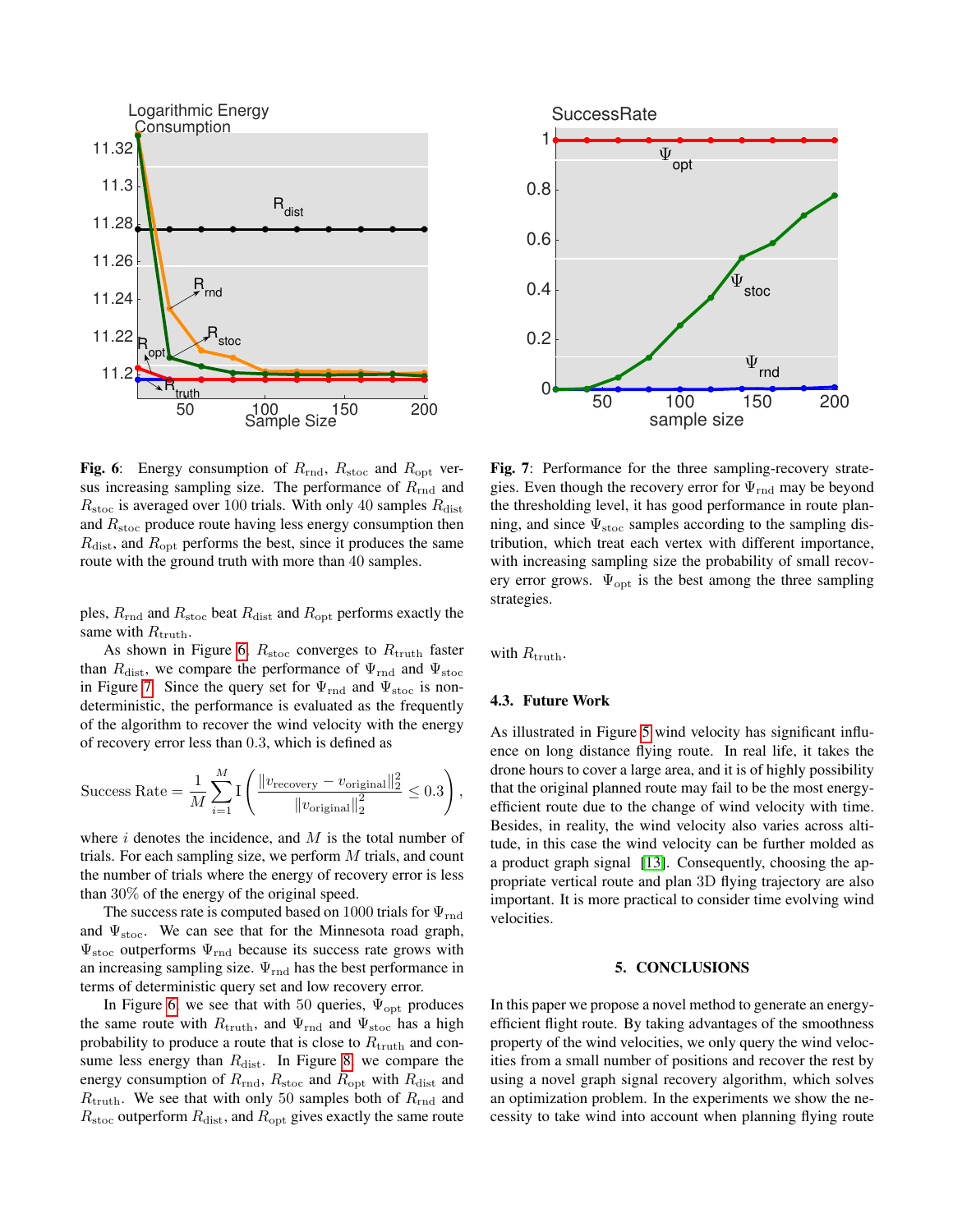<span id="page-6-12"></span>

Fig. 8: Flying route and energy consumption comparison.  $R_{\text{rnd}}$  and  $R_{\text{stoc}}$  perform very well in terms of saving energy consumption, and  $R_{\rm opt}$  is the best. In (a),  $R_{\rm rnd}$  (orange dotted line) compared with  $R_{\rm dist}$  (black dotted line) and  $R_{\rm truth}$  (blue dotted line). With only 50 samples,  $R_{\rm rnd}$  covers most part of  $R_{\rm truth}$ , and it consumes less energy than  $R_{\rm dist}$ ; In (b),  $R_{\rm stoc}$  (pink dotted line) compared with  $R_{\text{dist}}$  (black dotted line) and  $R_{\text{truth}}$  (blue dotted line). With only 50 samples,  $R_{\text{stock}}$  covers most part of  $R_{\text{truth}}$ , and it consumes less energy than  $R_{\text{dist}}$ ; In (c),  $R_{\text{opt}}$  (red dotted line) compared with  $R_{\text{dist}}$  (black dotted line) and  $R_{\text{truth}}$  (blue dotted line). With only 50 samples,  $R_{opt}$  covers  $R_{truth}$  exactly, and it consumes the same amount as the ground truth.

and the effectiveness of our framework. We found that approximating the wind velocity as a bandlimited graph signal is a good assumption, and all three strategies give good performance for generating reliable and energy-efficient route. Since for the autonomous aerial vehicles, the computational power and storage space are quite limited, our work shows potential for a wider scope of applications. With the increasing complexity of data structure and growing volume of data size, aims such as decreasing computation complexity and expediting data access are increasingly important. We believe that signal processing on graphs, efficient data compression and robust decompression as a result have many promising applications.

#### 6. REFERENCES

- <span id="page-6-0"></span>[1] A. Sandryhaila and J. M. F. Moura, "Discrete signal processing on graphs," *IEEE Trans. Signal Process.*, vol. 61, no. 7, pp. 1644–1656, 2013.
- <span id="page-6-1"></span>[2] D. I. Shuman, S. K. Narang, P. Frossard, A. Ortega, and P. Vandergheynst, "The emerging field of signal processing on graphs: Extending high-dimensional data analysis to networks and other irregular domains," *IEEE Signal Process. Mag.*, vol. 30, pp. 83–98, 2013.
- <span id="page-6-2"></span>[3] S. Chen, A. Sandryhaila, J. M. F. Moura, and J. Kovačević, "Signal recovery on graphs: Variation minimization," *IEEE Trans. Signal Process.*, vol. 63, no. 17, pp. 4609–4624, Sept. 2015.
- <span id="page-6-3"></span>[4] I. Z. Pesenson, "Sampling in paley-wiener spaces on combinatorial graphs," *Trans. Amer. Math. Soc.*, vol. 360, no. 10, pp. 5603–5627, 2008.
- <span id="page-6-4"></span>[5] X. Wang, P. Liu, and Y. Gu, "Local-set-based graph signal reconstruction," *IEEE Trans. Signal Process*, vol. 63, no. 9, pp. 2432–2444, 2015.
- <span id="page-6-5"></span>[6] S. Chen, R. Varma, A. Sandryhaila, and J. Kovačević, "Discrete signal processing on graphs: Sampling theory," *IEEE Trans. Signal Process.*, vol. 63, pp. 6510 – 6523, Aug. 2015.
- <span id="page-6-6"></span>[7] S. Chen, R. Varma, A. Singh, and J. Kovačević, "Signal recovery on graphs: Random versus experimentally designed sampling," in *SampTA*, Washington, DC, May 2015, pp. 337–341.
- <span id="page-6-7"></span>[8] E. Jochen, F. Stefan, and S. Sabine, "Optimal route planning for electric vehicles in large networks.," in *AAAI*, 2011.
- <span id="page-6-8"></span>[9] C. Zheng, L. Li, F. Xu, F. Sun, and M. Ding, "Evolutionary route planner for unmanned air vehicles," *Robotics, IEEE Transactions on*, vol. 21, no. 4, pp. 609–620, 2005.
- <span id="page-6-9"></span>[10] C. W. Warren, "A technique for autonomous underwater vehicle route planning," *Oceanic Engineering, IEEE Journal of*, vol. 15, no. 3, pp. 199–204, 1990.
- <span id="page-6-10"></span>[11] M. Vetterli, J. Kovačević, and V. K. Goyal, *Foundations of Signal Processing*, Cambridge University Press, 2014, http://www.fourierandwavelets.org/.
- <span id="page-6-11"></span>[12] A. Sandryhaila and J. M. F. Moura, "Discrete signal processing on graphs: Frequency analysis," *IEEE Trans. Signal Process.*, vol. 62, no. 12, pp. 3042–3054, 2014.
- <span id="page-6-13"></span>[13] A. Sandryhaila and J. M. F. Moura, "Big data analysis with signal processing on graphs: Representation and